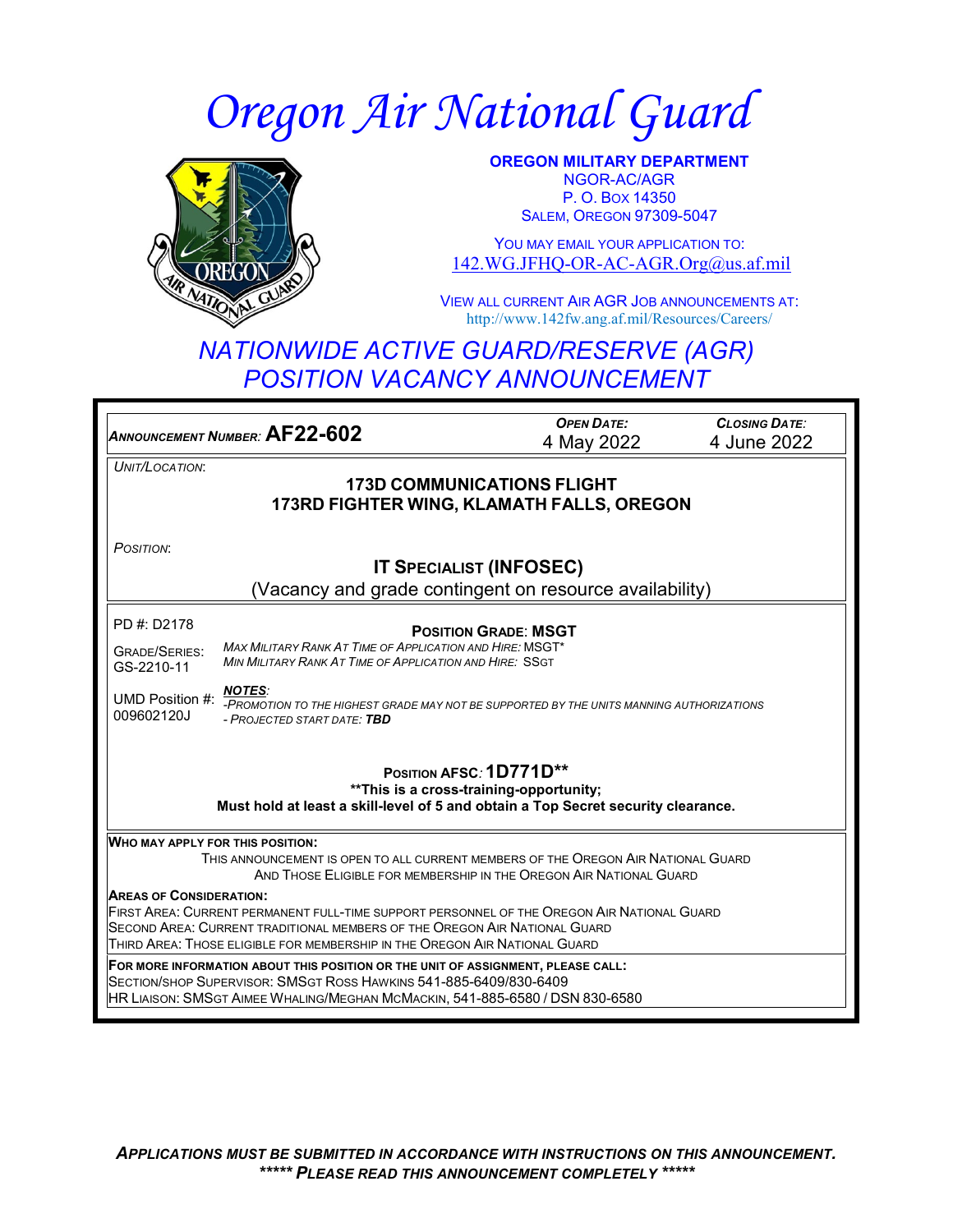# **DESCRIPTION OF DUTIES**

1. Serves as the Wing Information Assurance Manager. Applies Information Technology (IT) security principles, methods, and security products to protect and maintain the availability, integrity, confidentiality, and accountability of information system resources and information processed throughout the system's life cycle. Establishes and publishes base-wide policy to manage the INFOSEC (also known as COMPUSEC) program and provides advice and guidance in its implementation and in procedures used in the development and operation of systems. Assists all base organizations in the development of their individual INFOSEC program. Disseminates information and ensures computer security practices are adhered to by all functional areas. Reviews, analyzes, and validates certification and accreditation (C&A) packages. Continuously identifies and analyzes threats and vulnerabilities to the information systems to maintain an appropriate level of protection. Ensures computer software designs address information system security requirements. Accomplishes risk analysis, security testing, and certification due to modifications or changes to computer systems. Evaluates, assesses, or locally tests and approves all hardware, software, and firmware products that provide security features prior to use on any accredited information system or network. Certifies all software prior to installation and use on communications and computer systems. Executes computer security plans and enforces mandatory access control techniques such as trusted routers, bastion hosts, gateways, firewalls, or other methods of information systems protection. (25%)

2. Manages the Network Security Program. Maintains required information assurance certification IAW DoD 8570.01-M, Federal Information Security Management Act of 2002, Clinger Cohen Act of 1996. Implements and advises on IT security policies and procedures to ensure protection of information transmitted to the installation, among organizations on the installation, and from the installation using Local Area Networks (LAN), Wide Area Networks (WAN), the World Wide Web, or other communications modes. Utilizes current and future multi-level security products collectively to provide data integrity, confidentiality, authentication, non-repudiation, and access control of the LAN. Reports to MAJCOM, Air Force Communications Agency, National Security Agency, and Air Force Computer Emergency Response Team all incidents involving viruses, tampering, or unauthorized system entry. Controls access to prevent unauthorized persons from using network facilities. Limits access to privileged programs (i.e., operating system, system parameter and configuration files, and databases), utilities, and security-relevant programs/data files to authorized personnel. Implements methods to prevent or minimize direct access, electronic or other forms of eavesdropping, interpreting electro-mechanical emanations, electronic intercept, telemetry interpretation, and other techniques designed to gain unauthorized access to IT information, equipment, or processes. Evaluates unusual circumstances to recognize and define potential vulnerabilities and selects and oversees the installation of physical and technical security barriers to prevent others from improperly obtaining such information. Conducts the Information Assurance Awareness Program which uses computer-based training for both initial and recurring information protection training. Maintains required course records. (25%)

3. Serves as the Communications Security (COMSEC) Manager for all cryptographic activities including managing the Cryptographic Access Program (CAP). Formulates and develops communications security criteria and requirements for inclusion in mobility, contingency, and exercise plans. Maintains accountability for sensitive cryptographic materials and related COMSEC information. Oversees issuance of COMSEC materials. Maintains COMSEC inventory. Prepares and evaluates written plans for emergency actions and ensures personnel are fully qualified in the execution of plans. Investigates COMSEC security incidents to determine the possibility of compromise to COMSEC materials and ensures documentation and reporting to appropriate channels. Performs destruction, receiving, issuing transferring and inspecting COMSEC material within the most stringent timelines. Furnishes written guidance to user accounts concurring effective dates, accounting procedures, destruction requirements, and physical security of COMSEC materials including key. Performs semi-annual functional reviews of all COMSEC user accounts, physically inspecting the user's COMSEC facilities, reviewing procedures, and audit of all cryptographic holdings. Manages the Certification Authority Workstation. Manages the CAP by conducting briefings prior to granting access to cryptographic information. Documents cryptographic access certificates and acts as liaison for scheduling polygraph examinations of personnel enrolled in the program. (20%) 4. Implements and manages the Electronic Key Management System (EKMS) program. This includes system configuration and operation of the Local Management Device, Data Transfer Device, and Key Processor. Initializes the system, performs system backups, determines operator access, and control functions (privilege management), reloads and configures the operating system's parameters. Installs or oversees installation of local COMSEC account hardware and software, including training alternates in the AFEKMS operations. Serves as secure voice equipment (e.g., STE, secure VoIP) user Representative and Emissions Security Program Manager. Develops, implements, and monitors security systems for the protection of controlled cryptographic cards, documents, ciphers, devices, communications centers, and equipment. (20%) 5. Adheres to management control plan requirements by conducting self inspection and staff assistance visits. Resolves identified discrepancies. (10%)

6. Performs other duties as assigned.

x. Other duties as assigned.

## **ELIGIBILITY REQUIREMENTS FOR ENTRY INTO THE AGR PROGRAM**

- Member must meet all eligibility criteria in ANGI 36-101, The Active Guard/Reserve Program.
- Must be a member or eligible to become a member of the Oregon Air National Guard.
- Member will be required to hold a compatible military assignment in the unit they are hired to support.
- Member's military grade will not exceed the maximum military duty grade authorized on the Unit Manning Document (UMD) for the position.

*APPLICATIONS MUST BE SUBMITTED IN ACCORDANCE WITH INSTRUCTIONS ON THIS ANNOUNCEMENT. \*\*\*\*\* PLEASE READ THIS ANNOUNCEMENT COMPLETELY \*\*\*\*\**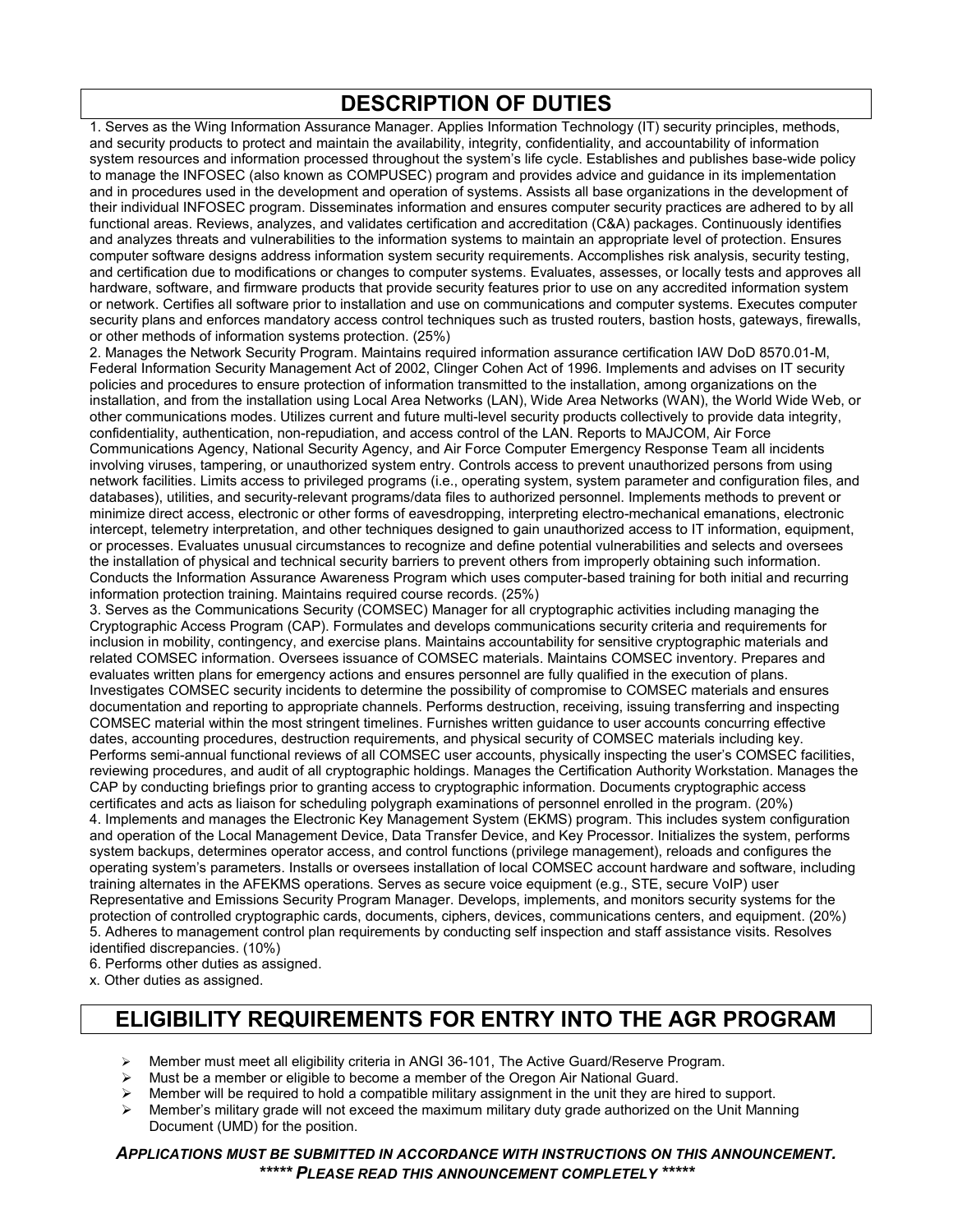- $\triangleright$  Member must meet the physical qualifications outlined in AFI 48-123, Medical Examination and Standards, Attachment 2 before being placed on an AGR tour.
- Member must have retainability to complete the tour of military duty.
- Member must not be eligible for, or receiving a federal retirement annuity.
- Member must comply with standards outlined in AFI 36-2905, Fitness Program to be eligible for entry into the AGR program.
- Member must hold required AFSC or be eligible for retraining (if applicable) and meet all eligibility criteria in AFECD/AFOCD

### **ADDITIONAL INFORMATION**

- $\triangleright$  AGR members will participate with their unit of assignment during Regular Scheduled Drill (RSD).
- AGR tour lengths in the State of Oregon are governed by Director of Staff Air
- Initial AGR tours in Oregon will not exceed 3 years; follow-on tours will be from 1 to 6 years, per ANGI 36-101 and ORANG force management policy
- In order to cross-train into this AFSC, you must meet the minimum requirements for this AFSC as listed in the Air Force Enlisted Classification Directory. If your ASVAB scores do not meet the minimum required IAW AFECD Attachment 4, contact your servicing MPF. You have the option to retake the test, however, your new scores prior to the announcement closing date.
- $\triangleright$  Selectee will be required to participate in the Direct Deposit Electronics Funds Transfer program.
- A law enforcement background check may be required prior to appointment to this position; by submitting a resume or application for this position, you authorize this agency to accomplish this background check.

### **APPLICATION INSTRUCTIONS**

#### *APPLICATIONS MUST BE SUBMITTED FOLLOWING THE INSTRUCTIONS ON THIS ANNOUNCEMENT. \* \* \* \* \* \* \* \* \* \* \* \* \* INCOMPLETE APPLICATIONS WILL NOT BE PROCESSED \* \* \* \* \* \* \* \* \* \* \* \* \**

**WRITTEN EXPLANATION IS REQUIRED FOR ANY MISSING DOCUMENTS**

*Current AGR members and those who wish to become an AGR must submit the following:* NGB Form 34-1, Application for Active Guard/Reserve (AGR) Position, **Form Version Dated 11 November 2013** o Announcement number and position title must be annotated on the form  $\circ$  Download the current form version from: Download the current form version from; <https://www.ngbpmc.ng.mil/Portals/27/forms/ngb%20forms/ngb34-1.pdf?ver=2018-09-28-105133-833> Current Report of Individual Personnel (RIP). *Documents must show your ASVAB scores.* o RIP can be obtained from the virtual MPF (vMPF) Select 'Record Review', and then 'Print/View All Pages' Copy of current passing Fitness Tracker report from the myFSS application:<https://myfss.us.af.mil/USAFCommunity/s/> IF you are wishing to Cross-Train, an AF Form 422 within 5 years, validated within 12 months, is required *ORANG - Air Technicians interested in converting to AGR status:*  $\triangleright$  Selection for the advertised position does not constitute acceptance into the AGR program. Indicate in your email your intent to convert to an AGR, if selected.  $\triangleright$  Once notification of a selection is made, the individual is required to submit a request to change status through their current chain of command and forward to the Joint Forces Headquarters Office, AGR Section. The AGR Manager will evaluate the request against The Adjutant Generals state policy **CPM-131**, "**Limitation on Change of Status between the Technician and AGR Career Programs**", to ensure compliance. <http://www.142fw.ang.af.mil/Resources/Fact-Sheets/Display/Article/438152/air-national-guard-job-opportunities/>  $\triangleright$  The Adjutant General is the final approving authority. *ORANG - Air Technicians wishing to remain in Air Technician status:* If you are a Technician applying to this PVA and choose to remain a Technician, you will need to submit the same above application documents **AND a Résumé** to the AGR mailbox. *READ THIS SECTION COMPLETELY!! IMPORTANT NOTES REGARDING COMPLETION AND SUBMISSION OF YOUR APPLICATION* ▶ AGR Service in the Oregon Air National Guard is governed by applicable AFI, ANGI, Selective Retention Review Boards (SRRB) and Command Policy Memorandums (CPM) Applicant must type or print in legible dark ink, **SIGN AND DATE** the application, or **DIGITALLY SIGN** > ALL APPLICANTS Must FULLY complete SECTION IV - PERSONAL BACKGROUND QUESTIONNAIRE of the NGB FORM 34-1  $\triangleright$  Use SECTION V – CONTINUATION/REMARKS to fully explain any "YES" answers, (except 9, 10 & 17)

#### *APPLICATIONS MUST BE SUBMITTED IN ACCORDANCE WITH INSTRUCTIONS ON THIS ANNOUNCEMENT. \*\*\*\*\* PLEASE READ THIS ANNOUNCEMENT COMPLETELY \*\*\*\*\**